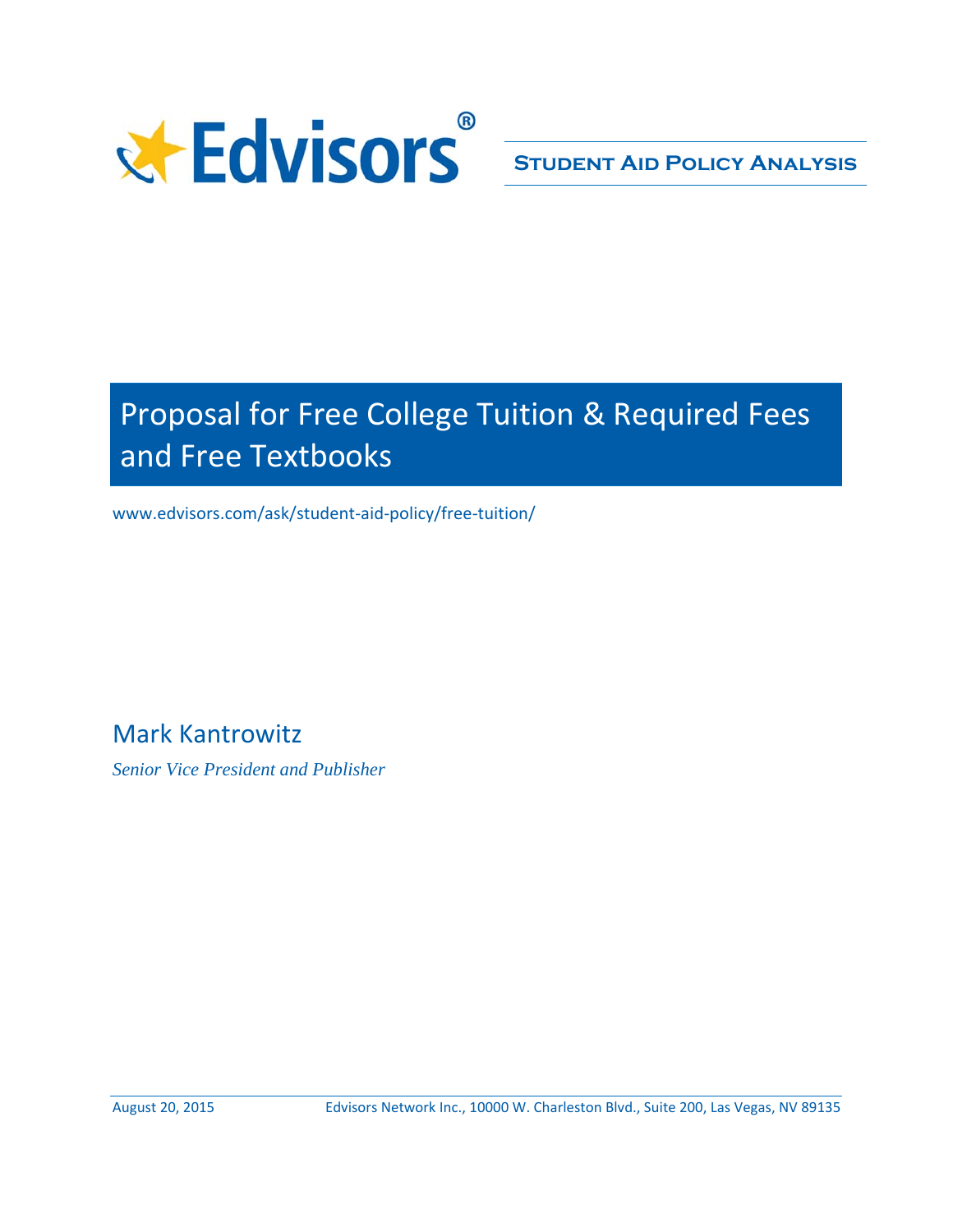## **Proposal for Free College Tuition & Required Fees and Free Textbooks**

Free tuition and required fees at public colleges and universities is a popular idea, with several 2016 presidential candidates offering variations on this theme. But, all of the proposals for free or nearly free college tuition suffer from a fatal flaw: They all propose paying for the cost using a method that is a non‐ starter for members of the other political party.

This student aid policy analysis paper introduces a proposal for free tuition & required fees and free textbooks that does not require an increase in taxes. Instead, it demonstrates how to shift current spending on student financial aid to cover the cost of this initiative.

### **Executive Summary**

This proposal for free college tuition & required fees and free textbooks involves the following key components:

- Colleges that agree to provide free tuition & required fees and free textbooks to all eligible undergraduate students, including public and private colleges, will receive a flat federal subsidy of \$6,500 per full‐time equivalent eligible student per year, adjusted annually by the consumer inflation rate plus 1%.
- Eligible students must satisfy minimum enrollment standards (at least ½ time), minimum academic performance standards (at least a 2.0 GPA on a 4.0 scale), satisfactory academic progress (150% timeframe restriction) and citizenship requirements.
- Participating colleges may continue charging tuition and fees to ineligible students, including international students, graduate/professional students and students who do not satisfy the enrollment, academic performance or satisfactory academic progress standards.
- Students will remain responsible for paying for room and board, transportation to and from college and miscellaneous/personal expenses.
- Private scholarships will return to a tax-free status even if used for room and board, to enable scholarship providers to help low-income students pay for living expenses.
- Unsubsidized federal student loans will remain available to students at all colleges, regardless of institutional participation in this new program, but with aggregate loan limits based on projected ability to repay the debt and annual limits based on progress toward graduation. Colleges could adopt lower limits on a case‐by‐case or categorical basis, provided that the lower limits were not discriminatory in effect. Other aspects of the loan program would be simplified and streamlined, such as a reduction in the number of repayment plans.
- Employers will be able to provide each employee with up to \$5,250 in tax‐free loan repayment assistance or employer‐paid tuition assistance per year.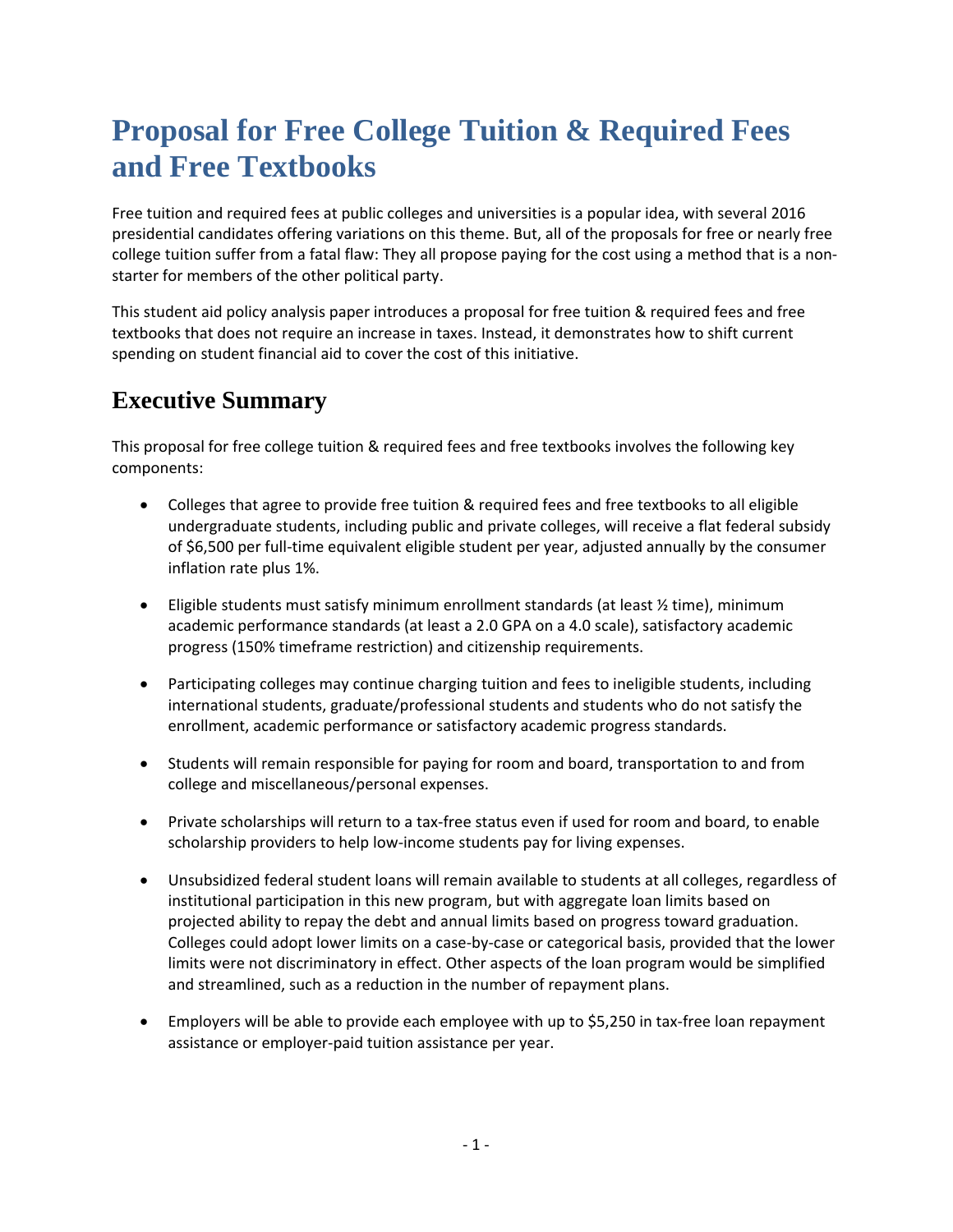- Colleges will share in the risk of student loan default by being required to reimburse the federal government for the difference between the net cost of defaults (i.e., net of projected recoveries) and the interest and fee revenue for each new cohort of the college's borrowers.
- Participating colleges can earn a bonus by helping low-income students (family income below 100% of the poverty line) earn Bachelor's degrees. The bonus will be shared among the participating 2‐year and 4‐year colleges that contributed to the student's Bachelor's degree attainment.

The free tuition & required fees and free textbooks will replace most current federal spending on student financial aid and tuition‐dependent education tax benefits. In particular, the following programs will be eliminated to pay for this proposal:

- Federal Pell Grant
- Federal Supplemental Educational Opportunity Grant (FSEOG)
- The subsidized interest benefit on new subsidized Federal student loans
- American Opportunity Tax Credit
- Lifetime Learning Tax Credit
- Tuition and Fees Deduction

Education tax benefits for college savings and student loan interest will continue, as will military student aid.

Thus, this proposal provides free tuition & required fees and free textbooks without increasing taxes or deficit spending. It also yields a more predictable impact on federal and state budgets for postsecondary education.

The need for the Free Application for Federal Student Aid (FAFSA) will be eliminated, as will verification, as there will no longer be any need-based federal student aid.<sup>1</sup>

By eliminating tuition, required fees and textbook costs, this proposal will prevent government support for postsecondary education from causing increases in college costs.

If adopted by Congress, the United States will become the 25<sup>th</sup> country to provide free or nearly free college tuition.

<sup>1</sup> Note that the author of this proposal is the author of the bestselling book, *Filing the FAFSA*, which will be no longer needed if this proposal is adopted by Congress.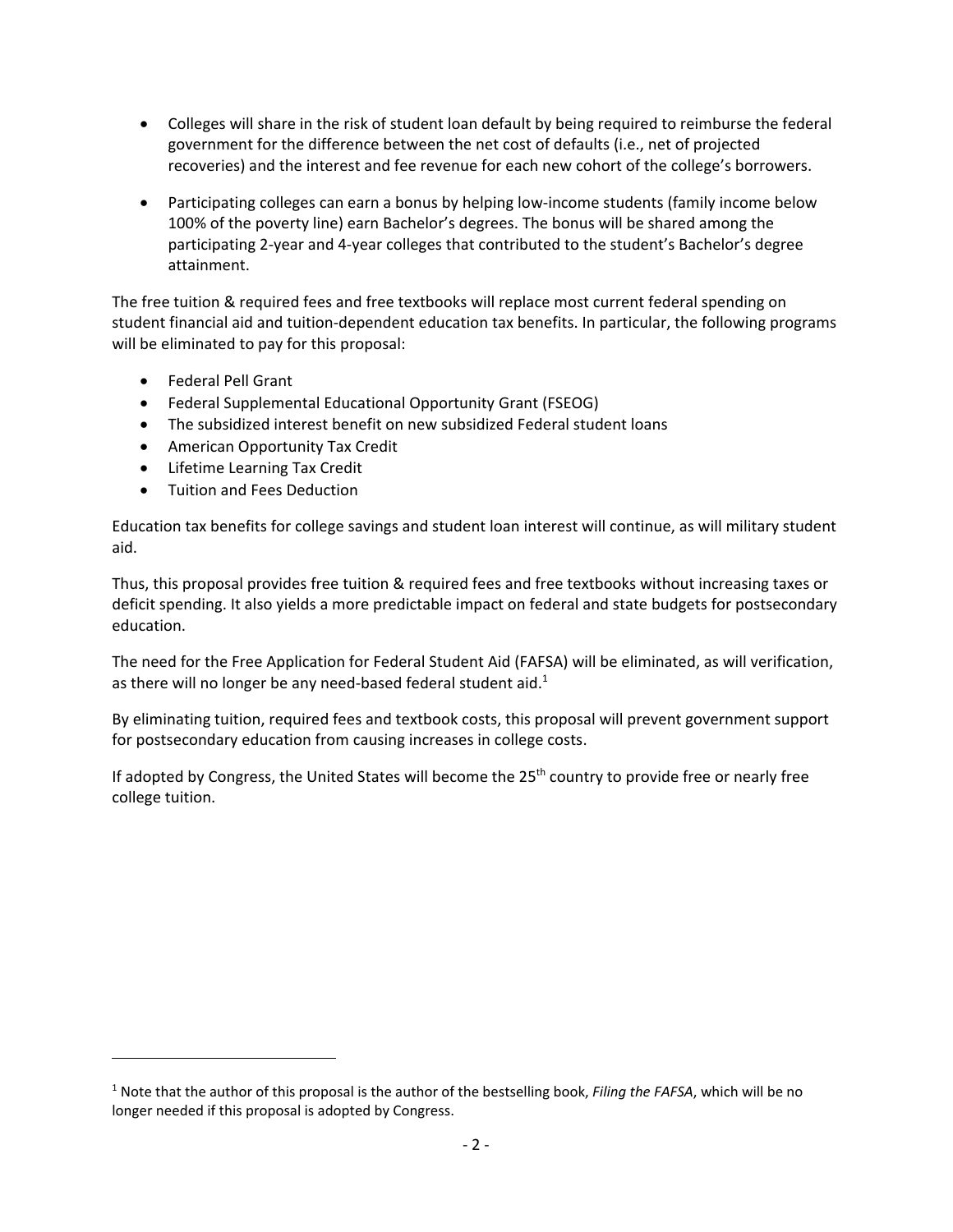### **The Problem**

College affordability remains a key challenge to college access, choice and completion.

Government grants have not been keeping pace with increases in college costs, shifting the burden of paying for college onto undergraduate students and their families. Federal and state support of postsecondary education has been decreasing on a per‐student, inflation‐adjusted basis for decades. For example, the Health Care and Education Reconciliation Act of 2010 [P.L. 111‐152] set the maximum Federal Pell Grant through the year 2020, with five years of increases at CPI-U and five years of no increases, yielding a net decline in the buying power of the grant in constant dollars.

But, families do not have the resources to cover the increased college costs. Family income has been flat or decreasing on an inflation‐adjusted basis for over a decade, as illustrated by this chart of historical income data from the U.S. Census Bureau.

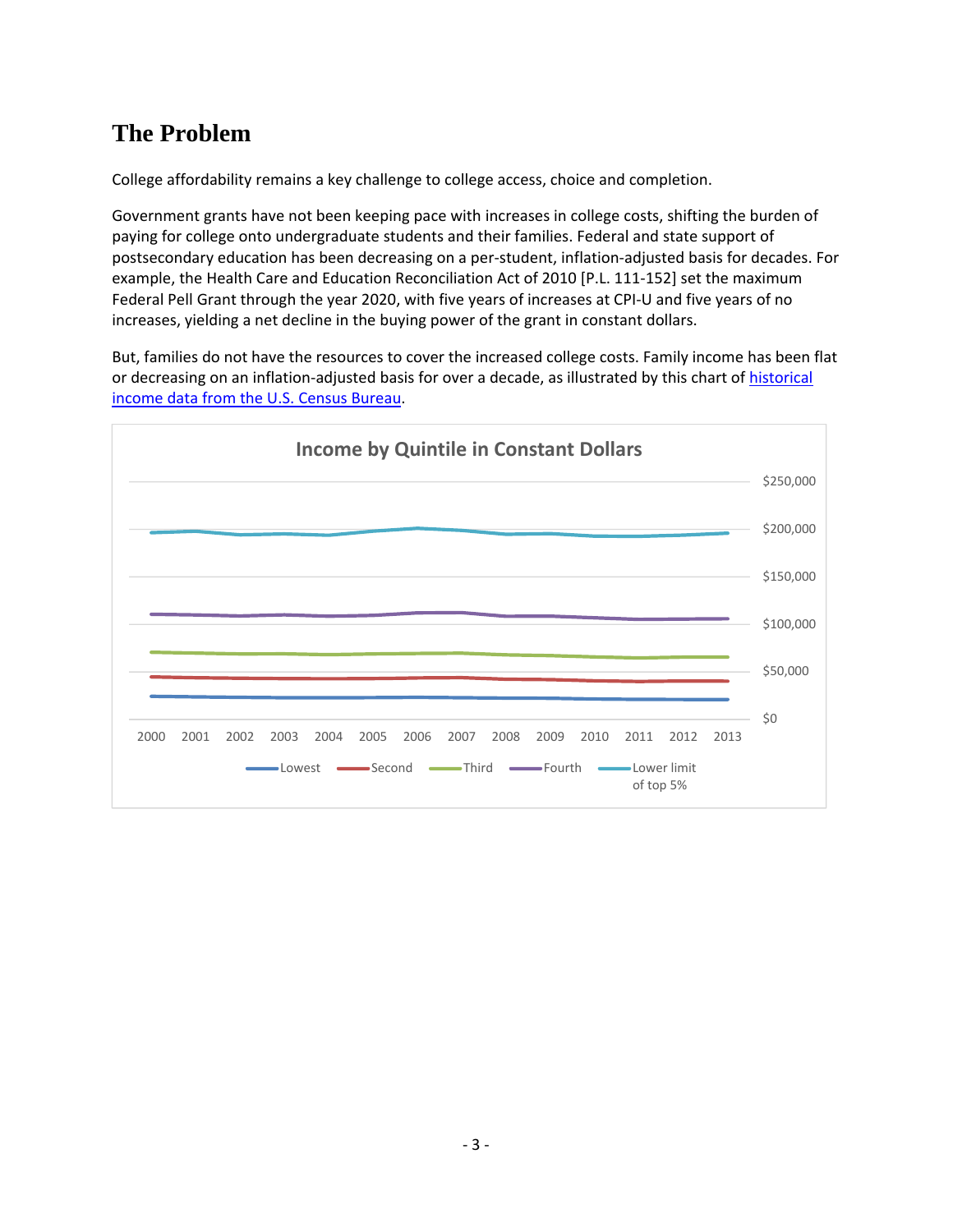The next chart shows additional detail back to 1967 for the upper limit of the middle quintile (60<sup>th</sup>) percentile) in constant dollars. It demonstrates real increases in income through 2000, albeit with short, 2‐4 year lulls starting in 1973, 1979 and 1989. Income remained flat to slightly declining from 2000 to 2007 and then decreased by 6% in constant dollars through 2013.



The combination of an increasing net price and flat financial resources forces families to either shift enrollment to lower‐cost colleges, such as from 4‐year colleges to 2‐year colleges, or to borrow thousands of additional dollars in student and/or parent loans each year.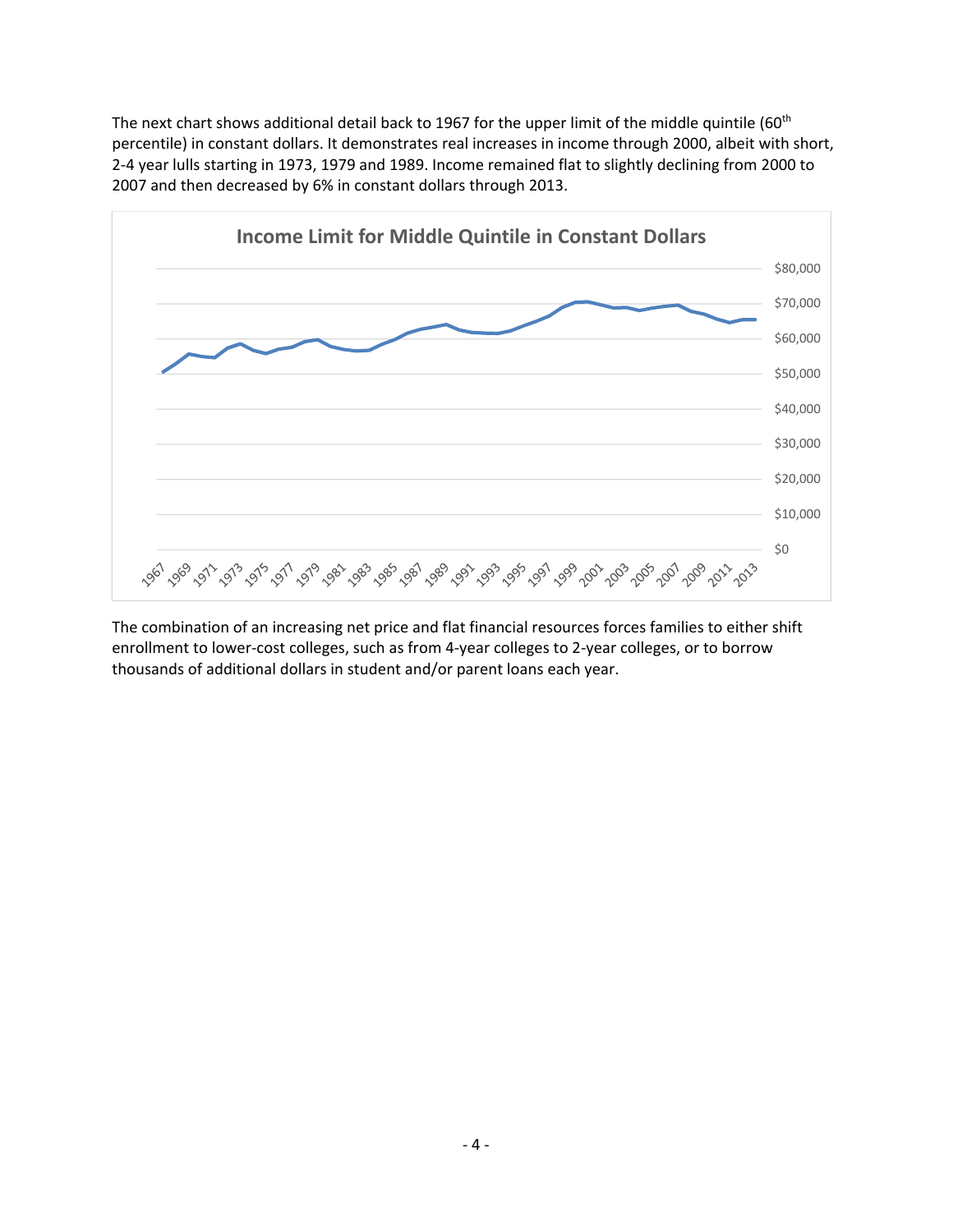The shift in enrollment patterns has caused a decline in Bachelor's degree attainment by low‐income students.<sup>2</sup> Low-income students are increasingly being priced out of a college education. The next chart shows the distribution of undergraduate enrollment in Certificate, Associate's degree and Bachelor's degree programs by adjusted gross income (AGI) in 2011‐2012. Low income students are more likely to be enrolled in an Associate's degree program than a Bachelor's degree program, while high‐income students are twice as likely to be enrolled in a Bachelor's degree program.



<sup>&</sup>lt;sup>2</sup> The Rising Price of Inequality: How Inadequate Grant Aid Limits College Access and Persistence, June 2010. https://www2.ed.gov/about/bdscomm/list/acsfa/rpijunea.pdf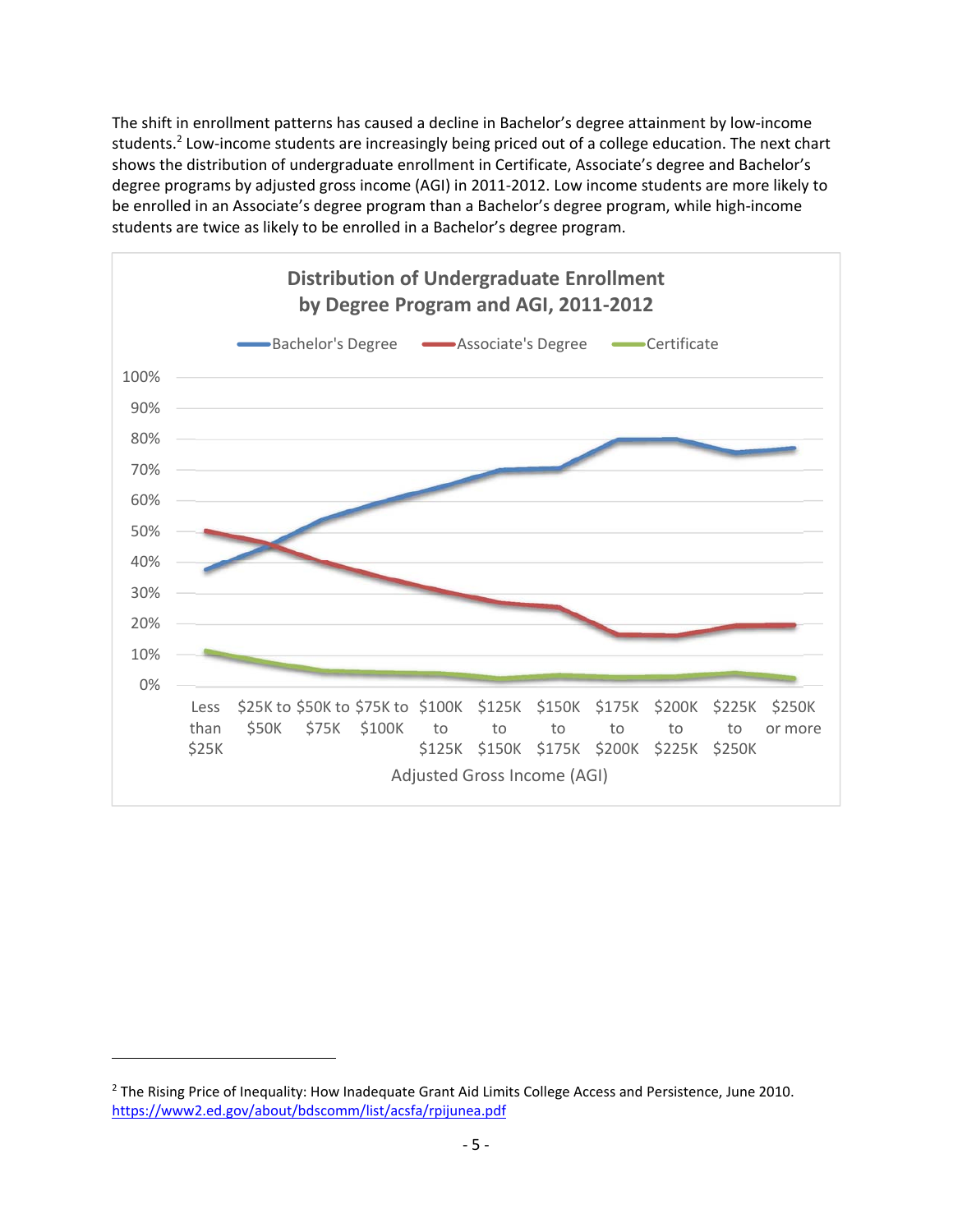Students who remain in Bachelor's degree programs must borrow more to cover the cost. Student loans are the only form of financial aid with any degree of elasticity. The next chart shows the steady increase in student loan debt at graduation for Bachelor's degree recipients.



The increase in student loan debt has forced some college graduates to delay spending on other life‐ cycle priorities, such as buying a car, getting married, having children, buying a home and saving for retirement. Others respond to excessive debt by increasing the repayment term on their student loans. These students will still be repaying their own student loans when their children enroll in college, making them less likely to have saved for their children's college education. They will also be less willing to borrow to help their children pay for school.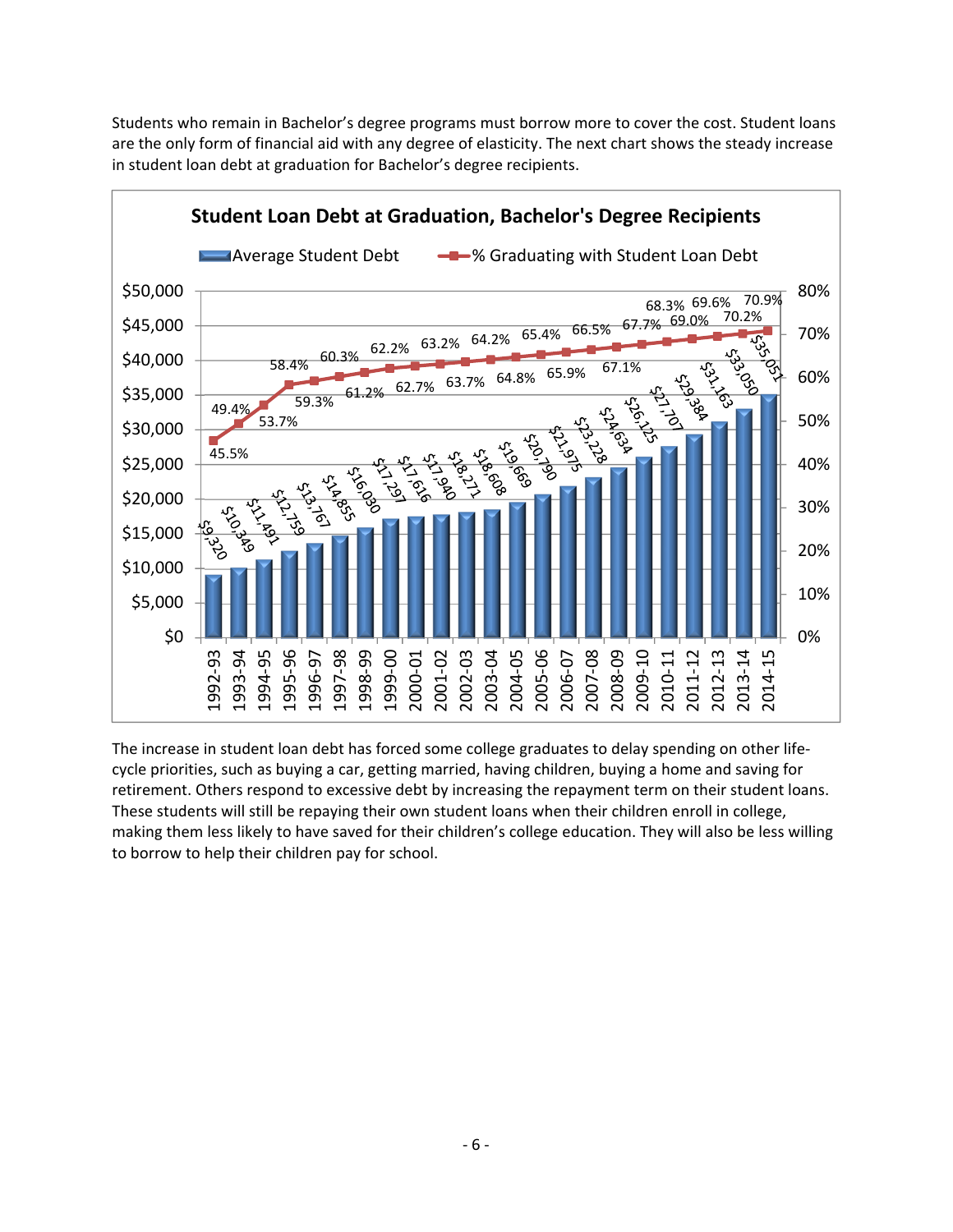### **A Solution**

There are many possible solutions, but most solutions involve spending more money, artificial price controls or letting loans masquerade as grants (e.g., through income‐share agreements and the Federal TEACH Grant). The question of how to pay for the increased cost of proposals to provide free or nearly free college tuition prevents many policymakers from moving forward on the proposals, even though other details of the proposals may be potentially attractive. This transforms free college tuition from a *policy* question to a *political* question, potentially interfering with progress in passing a solution. Some policymakers may even have deliberately created political barriers to adoption in order to establish artificial distinctions between the political parties.

This student aid policy analysis paper demonstrates that it is possible to **provide a free public 2‐year and 4‐year college education, with free tuition, required fees and textbooks**, by reallocating existing government spending on postsecondary education. No new money would be required.

The U.S. would then become the  $25<sup>th</sup>$  country to provide free or nearly free college tuition to its citizens.

### **Details of the Proposal**

In exchange for a college agreeing to provide free tuition, required fees and textbooks to all eligible undergraduate students, the federal government will provide a flat annual \$6,500 federal subsidy per full-time equivalent (FTE) eligible enrollment.<sup>3</sup> The federal subsidy will be indexed annually to the Consumer Price Index (CPI‐U) plus 1%.

Eligible students must be enrolled on at least a half‐time basis and maintain at least a 2.0 overall Grade Point Average (GPA) on a 4.0 scale. The latter is the same as current federal academic performance requirements for Satisfactory Academic Progress (SAP). Eligible students must satisfy the same citizenship requirements as current federal student aid programs (e.g., U.S. citizen or permanent resident), so international students will not be eligible for the federal subsidy. No distinction will be drawn between in‐state and out‐of‐state students.

Participating colleges may charge tuition and fees to ineligible students, such as to international students, students who are enrolled less than half‐time and students who do not maintain at least a 2.0 GPA. Also, colleges could still charge tuition and fees to graduate and professional school students.

The federal subsidy will be subject to the same 150% time‐frame limitation as most current federal student aid funding. However, the time-frame limitation will be reset for recently dislocated workers who are retraining in a new field for a different career. The 150% time-frame limitation will prevent "perpetual students" from failing to make satisfactory academic progress toward a degree or certificate. Otherwise, perpetual students would have no incentive to graduate on time since they are not paying

<sup>&</sup>lt;sup>3</sup> There will be controls to prevent participating colleges from adding new fees or charging above-market rates for room and board to replace tuition and fee revenue. For example, increases in room and board and other costs will be capped at CPI‐U to prevent manipulation of college costs. But, colleges may react in other ways that affect the quality of education, such as by increasing class size, using online classes and reducing student‐faculty interaction.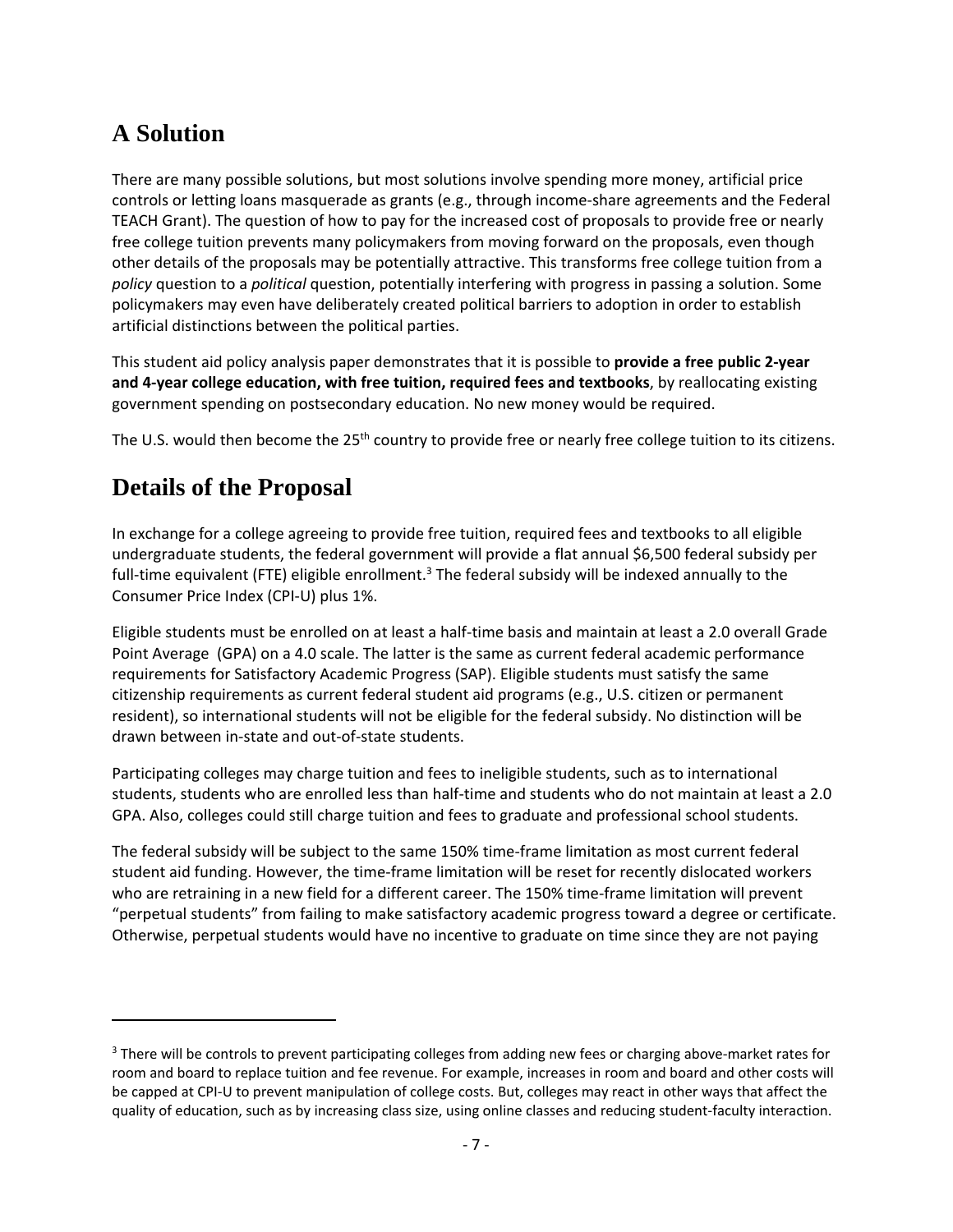for tuition.4 Since the federal subsidy will be limited to tuition, required fees and textbooks, and not available to pay for living expenses, it will also eliminate Pell Runners<sup>5</sup> and other forms of financial aid fraud.

Private scholarships will once again be entirely tax-free, even if used for room and board<sup>6</sup> and other components of the college's cost of attendance, such as transportation and miscellaneous/personal expenses. This will allow private scholarship providers to help low-income students pay for their living expenses, which can be a challenge for some low‐income students. Private scholarships could also be used to cover costs at non‐participating colleges.

Unsubsidized federal education loans will remain available in a single, new, streamlined loan program with annual and aggregate loan limits based on projected ability to repay, such as degree level and academic major. Aggregate loan limits will be based on projected starting salaries for college graduates, with annual loan limits prorated based on enrollment status and the student's progress toward graduation, $<sup>7</sup>$  in addition to being capped at the cost of attendance minus other student aid. Colleges will</sup> be able to reduce loan limits on a case‐by‐case or categorical basis, as long as there was no policy or practice that was discriminatory in effect. Student loan repayment plan options will be limited to a standard 10‐year level amortization plan and a single income‐dependent repayment plan that caps monthly payments at 15% of discretionary income<sup>8</sup> and 10% of adjusted gross income (AGI), whichever is lower. Employers will be able to provide each employee with up to \$5,250 in tax‐free loan repayment assistance or employer‐paid tuition assistance per year.

Institutional eligibility for federal student loans will require the projected institutional subsidy cost for the federal student loans to remain zero or negative on a going-forward basis. In other words, if the cost of loan defaults net of recoveries exceeds the interest and fee revenue for a cohort of the college's borrowers, the college will need to reimburse the federal government for the difference. Otherwise, the college will lose institutional eligibility for federal student loans. There is a presumption, when students borrow to pay for their education, that they will earn enough income after graduation to be able to afford to repay their student loan debt. This form of institutional risk‐sharing will ensure that federal student loans remain a financially worthwhile investment for the federal government on a college-bycollege basis.<sup>9</sup>

<sup>4</sup> This eliminates the potential moral hazards associated with free tuition & required fees and free textbooks. A moral hazard enables or even encourages people to engage in risky or irresponsible behavior by sheltering them from the consequences of their actions.

<sup>5</sup> A Pell Runner applies for financial aid as a form of welfare, not because of an interest in obtaining a college education. Pell Runners typically enroll in low-cost colleges to maximize the amount of the "refund" the student receives to pay for living expenses.

 $6$  Private scholarships are the only form of generosity taxed by the government. If someone donates money to a homeless shelter or soup kitchen, the contribution does not represent taxable income to the beneficiary. But if the same money sponsors a college scholarship used to pay for room and board, the beneficiary is required to treat the scholarship as ordinary income.

 $<sup>7</sup>$  The annual limit will equal the remaining aggregate loan eligibility divided by the remaining length of the</sup> educational program (e.g., the number of credits remaining to be completed before graduation) and multiplied by the number of credits to be attempted during the academic year. Similar loan limits will apply to the academic term.

<sup>8</sup> Discretionary income is the amount by which AGI exceeds 150% of the poverty line.

<sup>9</sup> This proposal will eliminate the need for cohort default rates, the 90/10 rule and gainful employment.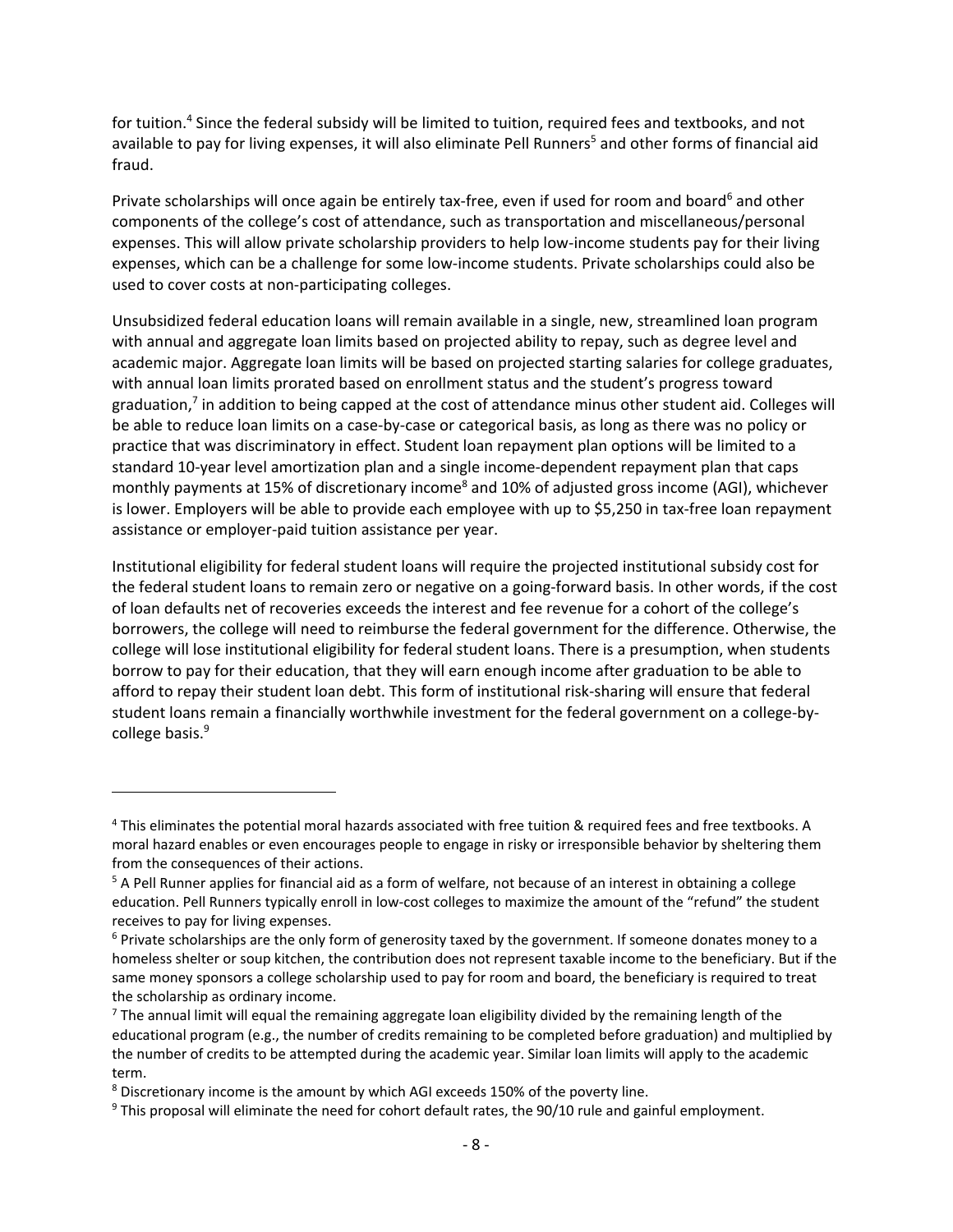Military student aid, such as the G.I. Bill and ROTC scholarships, will remain available to help make college more affordable for members of the U.S. Armed Forces and their dependents.

This proposal will be available to all colleges, public and private, if they agree to eliminate tuition, fees and textbook costs. It is expected that most public colleges and some private colleges will agree to the requirements.

Colleges that opt out of the federal subsidy in lieu of tuition, required fees and textbooks will remain eligible for unsubsidized federal student loans.

Indirect tax subsidies for postsecondary education, such as tax exempt status for 501(c)(3) organizations, will continue.

This proposal does not introduce new controls to ensure that participating colleges provide a quality education. Accreditation standards, however, could be tightened to ensure that colleges deliver value.

### **\$10,000 Bonus for Graduating Low-Income Students**

When an eligible low-income student<sup>10</sup> earns a Bachelor's degree from a participating school, all of the participating schools that contributed toward the student's degree attainment will share a \$10,000 bonus, in proportion to the credits earned by the student. For example, if a student transfers from a 2‐ year college to a 4‐year college and graduates with a Bachelor's degree, both the 2‐year and 4‐year colleges will share the \$10,000 bonus. This provides colleges with an incentive to help low‐income students make progress toward a Bachelor's degree.

Colleges can use this money however they wish, whether for academic support, performance‐based scholarships, loan forgiveness or other innovations.

It doesn't matter how the college earns the bonus, whether by enrolling more low‐income students, helping low-income students graduate, or, in the case of 2-year colleges, producing more students who transfer to 4‐year institutions.

It is anticipated that private foundations may provide colleges with seed money to explore innovative ways of improving college access, choice and completion. The \$10,000 bonus will then enable successful programs to operate indefinitely, sustaining them by paying forward successful college completion to the next group of low‐income students.

### **Basic Principles Assumed by the Proposal**

A college education is not just an investment in the future of an individual student. It is also an investment in the future of the nation. College graduates pay more than twice as much in federal income taxes, due to higher average income, as taxpayers who have only a high school diploma. The payback period based on the higher federal income tax revenues associated with college degree attainment is less than 15 years.

 $10$  A low-income student is defined as a student whose family income is below 100% of the poverty line.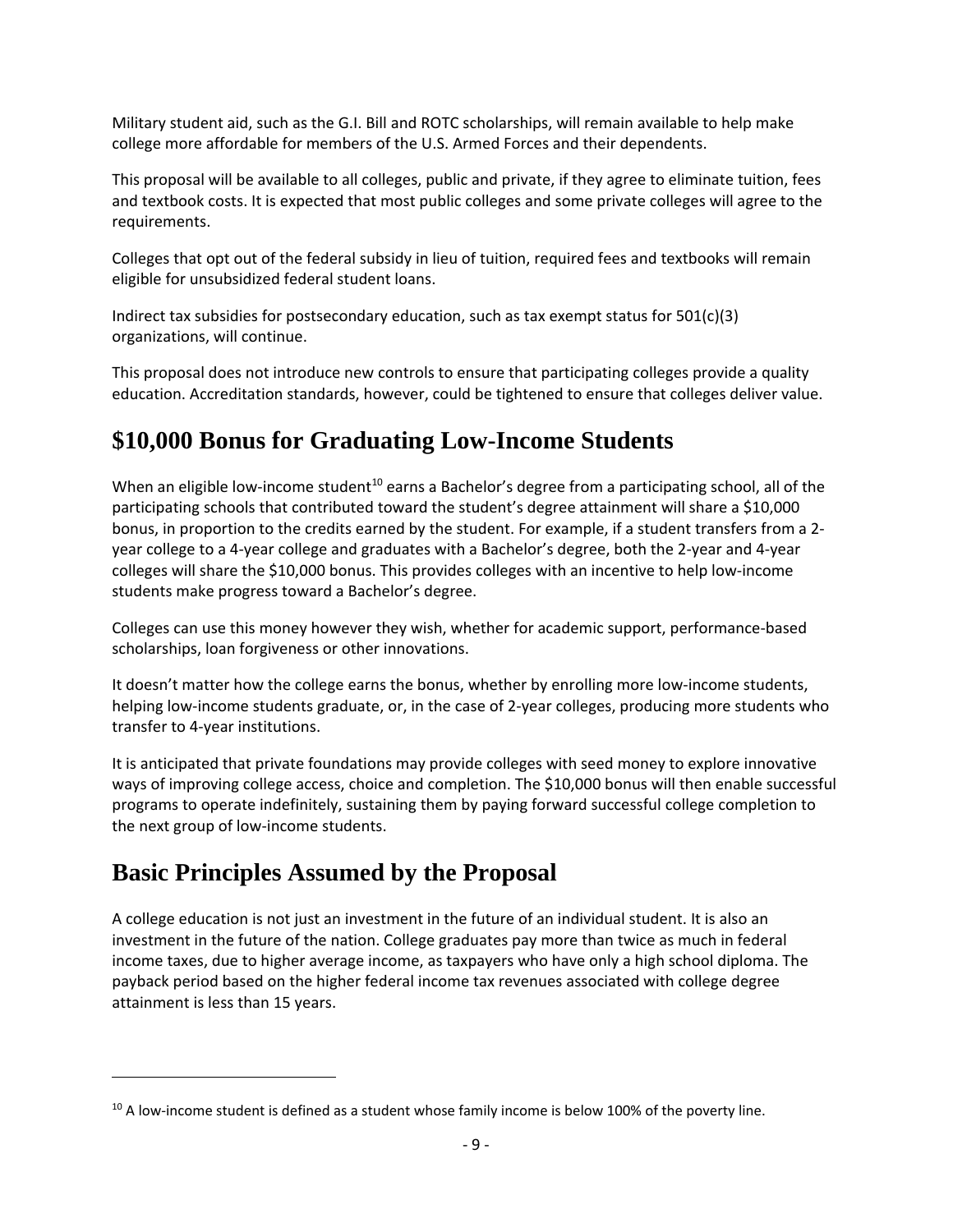A key goal of this proposal for free tuition & required fees and free textbooks is to make four years of postsecondary education as universal as public K‐12. Currently, every child may enroll in a public elementary or secondary school for free. Parents can choose to send their children to private K‐12 schools, but then they must pay for this type of education.

Improving access to a higher education does not require improving choice. Access means providing every college‐capable student with an opportunity for an affordable, quality postsecondary education, but not necessarily at the student's preferred choice of college. Students are not entitled to a free college education at one of the most expensive colleges in the country.<sup>11</sup> A free public college education is sufficient. Federal student aid policy should not be directed at subsidizing higher-cost colleges.

Textbooks are a significant part of college costs, especially at 2‐year colleges, so tuition, required fees and textbooks must be covered by a free college education.

Students must demonstrate commitment to education by complying with minimum enrollment status and minimum academic performance standards.

Nothing prevents a participating college from using other funds to provide financial aid for room and board and other cost components. But, they will not be able to increase other student costs to cover the cost of the financial aid.

### **How to Pay for Free Tuition & Required Fees and Free Textbooks**

This proposal replaces most of the current federal spending and tax expenditures on student aid with a flat federal payment in lieu of tuition, required fees and textbooks.

The three tuition‐driven education tax benefit programs – the American Opportunity Tax Credit, the Lifetime Learning Tax Credit and the Tuition and Fees Deduction – will be eliminated. Note that qualified expenses for these education tax benefits are based on tuition and textbooks, so a free tuition and textbooks proposal would eliminate the need for these education tax benefits.

Education tax benefits for college savings and student loan interest will continue.

There will no longer be any need‐based federal student aid. The Federal Pell Grant, Federal Supplemental Educational Opportunity Grant (FSEOG) and the subsidized interest benefit on new subsidized Federal student loans will be eliminated.

The savings from the elimination of these programs is sufficient to cover the cost of providing free tuition & fees and free textbooks to eligible students at all public 2‐year and 4‐year colleges nationwide.

 $11$  This might create a caste system, where low-income students enroll at public colleges and wealthy students at private colleges. But, such a caste system already exists, with few low‐income students enrolled at selective colleges.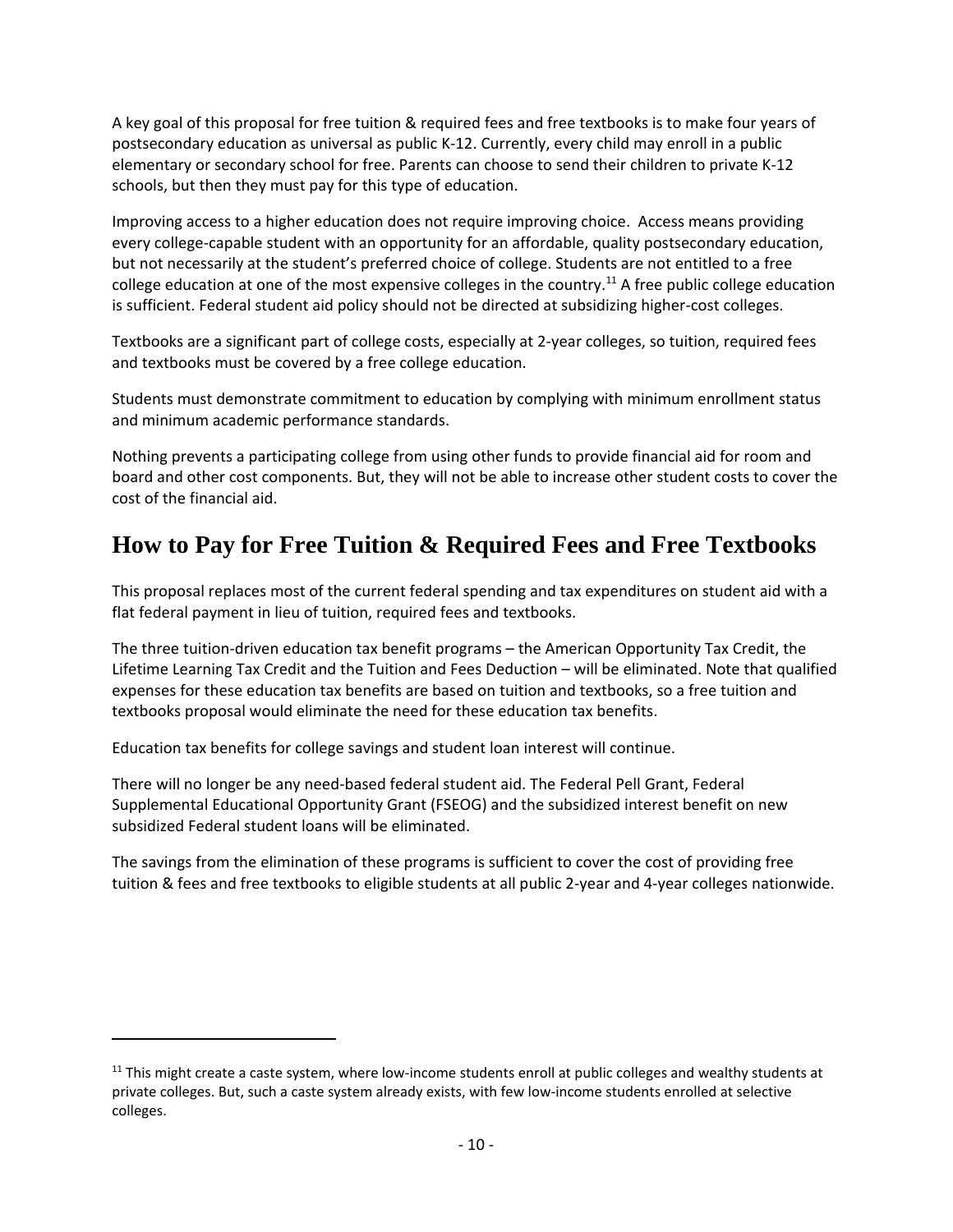### **Analysis of the Proposal**

#### Eligible Students

There are approximately 8.6 million students enrolled at least half time with a 2.0 or better GPA at public colleges and universities. This represents more than half (56%) of undergraduate public college enrollment and two‐fifths (40%) of all undergraduate college enrollment.

Approximately 400,000 eligible low‐income students earn Bachelor's degrees each year.

#### Program Cost

The total cost of this proposal will be approximately \$59.0 billion per year. Tuition, fees and textbooks for eligible students currently costs \$55.0 billion per year at public 2‐year and 4‐year colleges. (\$55.0 billion divided by 8.6 million students yields a flat subsidy rate of \$6,395 per student.) The bonus program for graduating low‐income students will cost about \$4.0 billion per year.

#### Funding

The total funding that can be redirected toward covering the cost of this proposal is about \$60.6 billion per year. Federal student aid totals about \$36.6 billion per year, consisting of \$32.5 billion in the Federal Pell Grant program, \$772 million in the Federal Supplemental Educational Opportunity Grant (FSEOG) program, and \$3.3 billion in new subsidized interest benefits. According to the IRS Statistics of Income, tuition‐dependent education tax benefits total more than \$14.5 billion. State grants total \$9.5 billion.

Since the funding exceeds the cost, federal student aid and tuition‐dependent education tax benefits are enough to cover more than 100% of the cost of the proposal.

#### Impact

About a quarter (26.6%) of current college students receive grant aid that equals or exceeds tuition and required fees. This includes about a quarter of students at public 4‐year colleges (24.7%) and more than a third (38.6%) of students at public 2‐year colleges. Some community colleges also provide free tuition to low‐income individuals, unemployed people, veterans and senior citizens.

Thus, this proposal would more than double the number of students receiving free tuition & required fees and free textbooks.

### **Other Benefits of the Proposal**

This proposal also offers other benefits.

 It will simplify federal student aid by eliminating the need for the Free Application for Federal Student Aid (FAFSA), because there will no longer be any need‐based federal student aid. It will also eliminate the need for demographic, income and asset verification. This will save the federal government and colleges tens of millions of dollars per year. It will also collectively save students and parents tens of millions of hours completing the financial aid application form.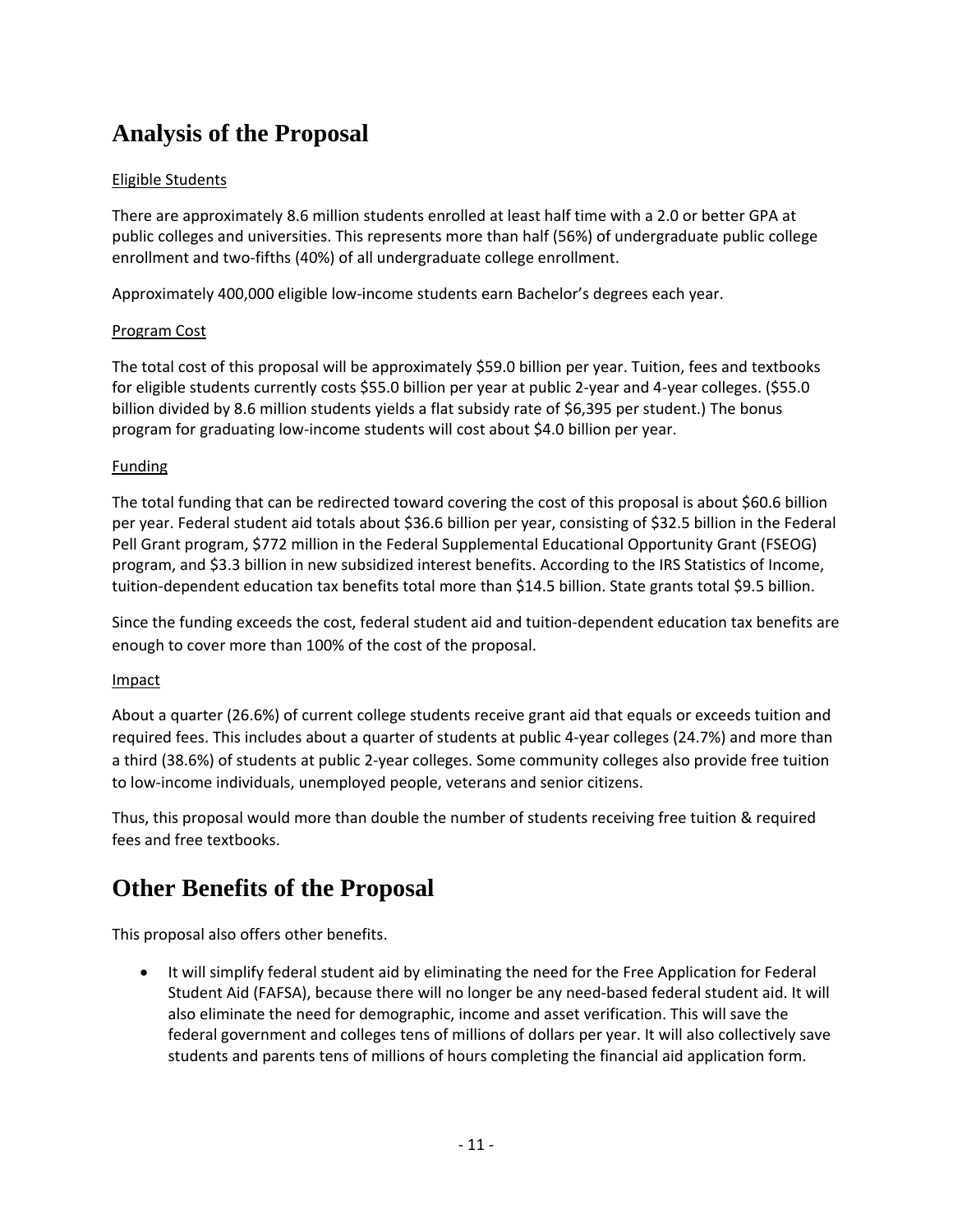- This proposal should also be attractive to policymakers of all political persuasions. It takes a big step toward achieving the dream of a free undergraduate college education for all. It prevents student financial aid from causing increases in college costs.<sup>12</sup> It does not increase taxes or deficit spending. It yields a more predictable impact on the federal budget.
- It also eliminates the feast-famine cycle in public college tuition inflation and provides public colleges with a stable, predictable source of revenue.
- It may eliminate the "Pell Runner" problem and other forms of financial aid fraud, because it eliminates cash refunds for students at low‐cost colleges.

### **Conclusion**

This student aid policy analysis paper demonstrates that it is possible to provide free college tuition and required fees and free textbooks to all eligible students without increasing taxes or deficit spending. Instead, this proposal can be paid for by replacing all current federal spending on need‐based student financial aid and the three tuition‐dependent education tax benefits. By eliminating the "pay for" as a political barrier to adoption, this proposal increases the likelihood of passage with bipartisan support.

This proposal will also eliminate the need for the Free Application for Federal Student Aid (FAFSA), will prevent federal student aid from causing increases in college costs and will streamline and simplify federal education loan programs.

<sup>&</sup>lt;sup>12</sup> As recently argued in the Federal Reserve Bank of New York report, Credit Supply and the Rise in College Tuition: Evidence from the Expansions in Federal Student Aid Programs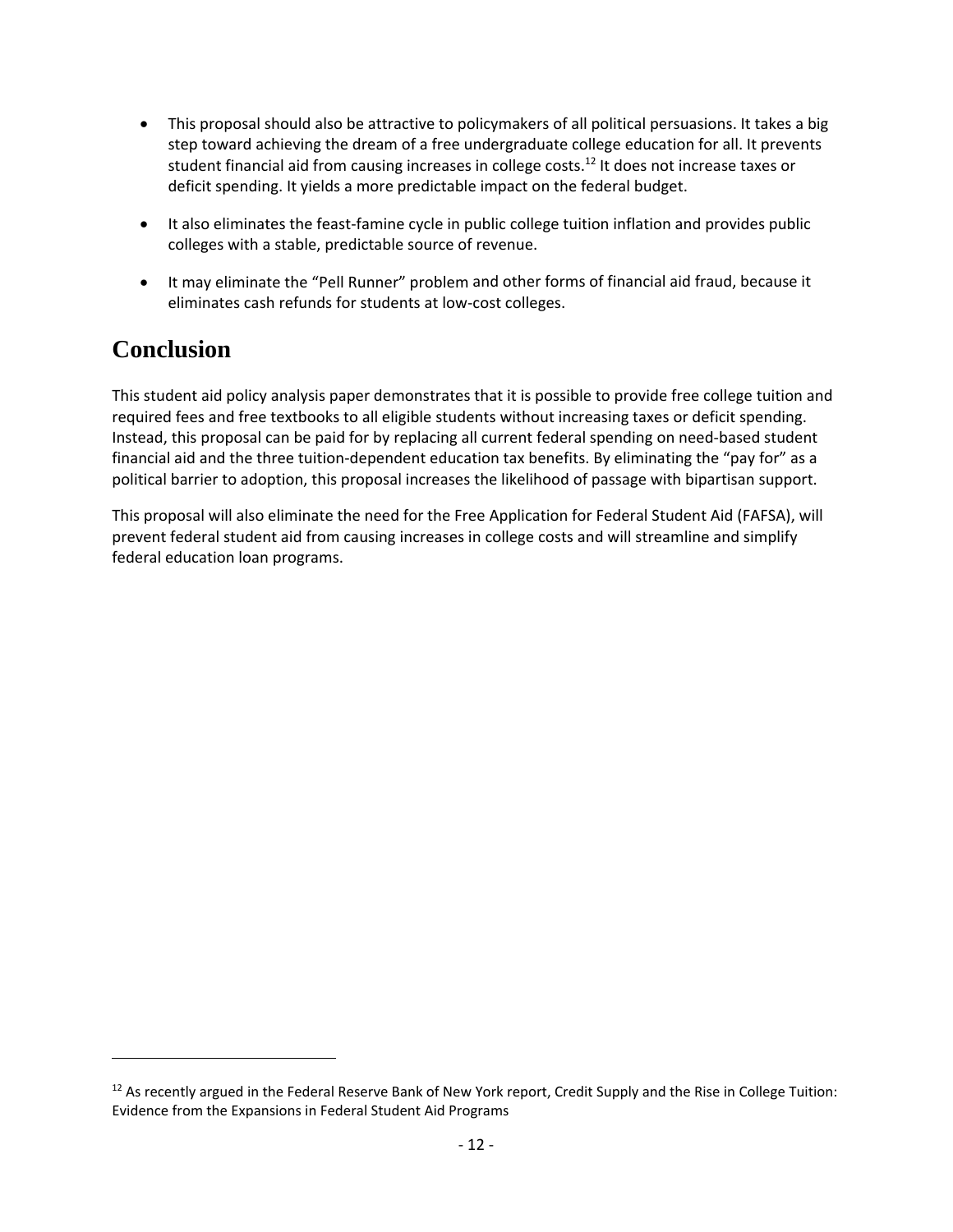## **Appendix: History of Free Tuition**

| Year | <b>Event</b>                                                                                                                                                                                                                                                                                                                                                                           |
|------|----------------------------------------------------------------------------------------------------------------------------------------------------------------------------------------------------------------------------------------------------------------------------------------------------------------------------------------------------------------------------------------|
| 1935 | Arizona state constitution requires state colleges to provide instruction that is "as nearly free as<br>possible." The Arizona Supreme Court has allowed fees to be charged, so long as they are not<br>"excessive or other than reasonable." In practice, this leads to in-state tuition in Arizona that is<br>among the bottom third of public colleges and universities nationwide. |
| 1984 | California community colleges were free until 1984-85, when a \$5 per credit charge as<br>implemented.                                                                                                                                                                                                                                                                                 |
| 1987 | Say Yes to Education founded.                                                                                                                                                                                                                                                                                                                                                          |
| 1990 | Indiana 21st Century Scholars Program provides free college tuition to Indiana 7 <sup>th</sup> and 8 <sup>th</sup> graders<br>who participate in college prep activities, maintain passing grades, and stay drug and alcohol<br>free.                                                                                                                                                  |
| 1998 | Princeton University launches "no loans" financial aid policy for low-income students starting in<br>1998-99, expanding it to all students receiving need-based aid in 2000-01.                                                                                                                                                                                                        |
| 2005 | Kalamazoo Promise revealed on November 10, 2005.                                                                                                                                                                                                                                                                                                                                       |
| 2007 | Kornfeld and Kantrowitz call for national policy to "eliminate loans from the financial-aid<br>packages of low-income students" (Chronicle of Higher Education, February 9, 2007).                                                                                                                                                                                                     |
| 2009 | American Opportunity Tax Credit expands the Hope Scholarship Tax Credit to "make community<br>college completely free for most students"                                                                                                                                                                                                                                               |
| 2013 | Campaign for Free College Tuition (CFCT) founded as Redeeming America's Promise in May<br>2013.13                                                                                                                                                                                                                                                                                      |
| 2014 | Tennessee Promise provides tuition-free community college education starting with the high<br>school graduating class of 2015. The Tennessee Promise is a last-dollar scholarship program and<br>requires a minimum of a 2.0 GPA and 8 hours of community service. (February 3, 2014)                                                                                                  |
| 2014 | Arizona State University - Starbucks College Plan. Provides free tuition for ASU's online programs<br>to full-time and part-time Starbucks employees. (June 15, 2014)                                                                                                                                                                                                                  |
| 2014 | Demos Affordable College Compact proposes debt-free education. (September 14, 2014)                                                                                                                                                                                                                                                                                                    |
| 2015 | America's College Promise. President Obama proposes to eliminate tuition and fees at<br>community colleges for students who are enrolled on at least a half-time basis with a 2.5 GPA on<br>a 4.0 scale. About a third of the 9 million current community college students would qualify. The<br>cost would be \$60 billion over 10 years. (January 8, 2015)                           |

<sup>&</sup>lt;sup>13</sup> www.freecollegenow.org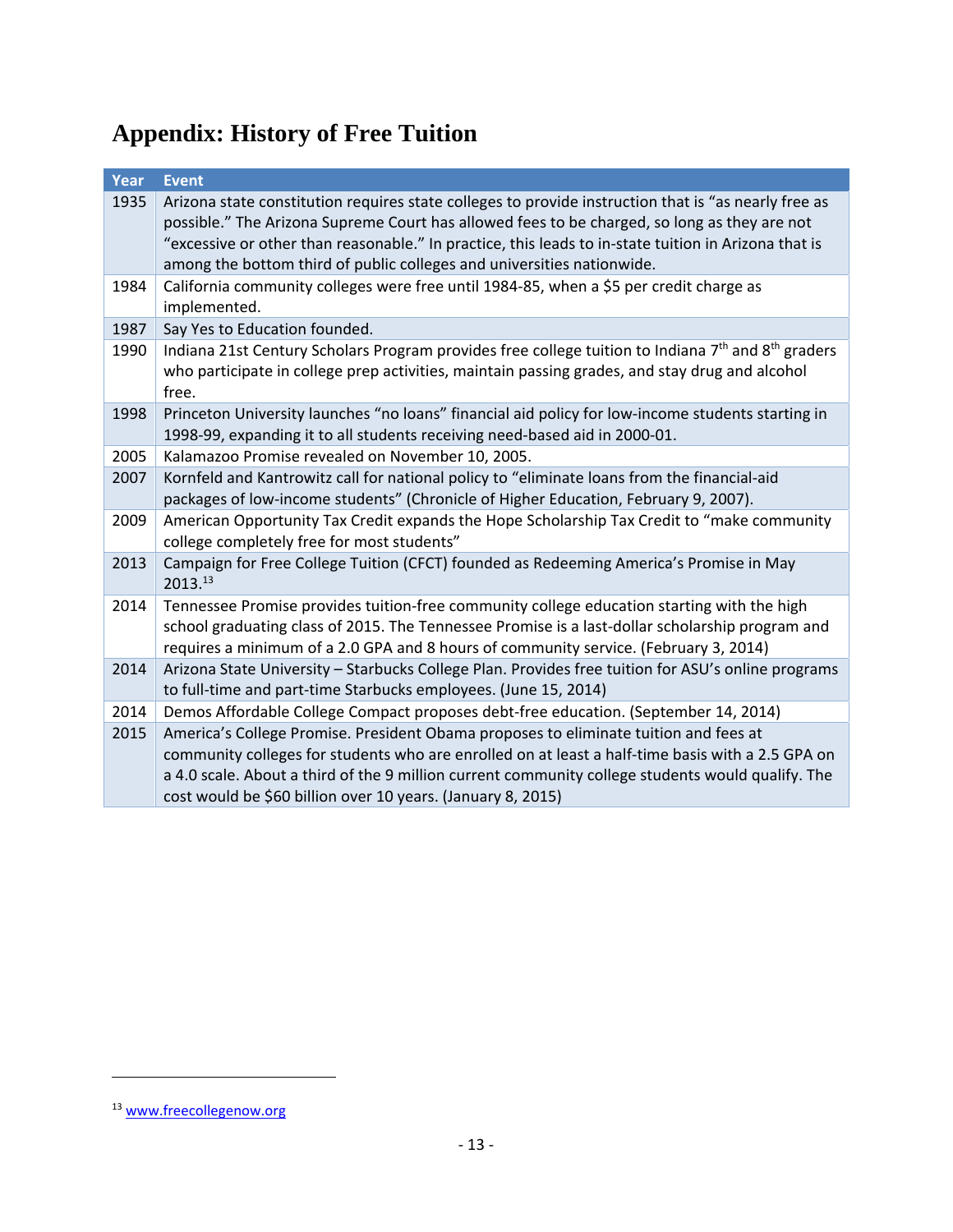### **Appendix: Countries with Free or Nearly Free College Tuition**

There are 24 countries that provide free or nearly free tuition at public colleges and universities to their citizens. Several provide free tuition to all students, including international students.

- **Argentina**
- Austria
- $\blacksquare$  Brazil<sup>14</sup>
- $\blacksquare$  Czech Republic<sup>15</sup>
- **Denmark**
- $EgV$ pt
- $\blacksquare$  Finland<sup>16</sup>
- $\blacksquare$  France<sup>17</sup>
- Germany<sup>18</sup>
- $\blacksquare$  Greece<sup>19</sup>
- Iceland<sup>20</sup>
- $\blacksquare$  Kenya<sup>21</sup>
- **Luxembourg**<sup>22</sup>
- Malaysia
- Morocco
- $\blacksquare$  Norway<sup>23</sup>
- Panama<sup>24</sup>
- **Poland**
- Scotland
- Slovenia<sup>25</sup>
- Spain
- Sweden<sup>26</sup>
- Turkey
- Uruguay

<sup>&</sup>lt;sup>14</sup> Free tuition is available to international students, but classes are taught in Portuguese.

<sup>&</sup>lt;sup>15</sup> Free tuition in the Czech language, not free in other languages.

<sup>&</sup>lt;sup>16</sup> International students are eligible.

 $17$  Available to all European Union (EU) citizens.

<sup>18</sup> International students are eligible.

 $19$  International students are eligible, but classes are taught in Greek.

<sup>20</sup> International students are eligible.

<sup>&</sup>lt;sup>21</sup> Free public tuition for high-scoring secondary school students.

<sup>&</sup>lt;sup>22</sup> Internationals students are eligible.

<sup>&</sup>lt;sup>23</sup> International students are eligible, but living expenses are high.

<sup>&</sup>lt;sup>24</sup> International students are eligible.

<sup>25</sup> Available to all EU citizens.

<sup>&</sup>lt;sup>26</sup> Available to all EU citizens. Ph.D. programs are tuition-free.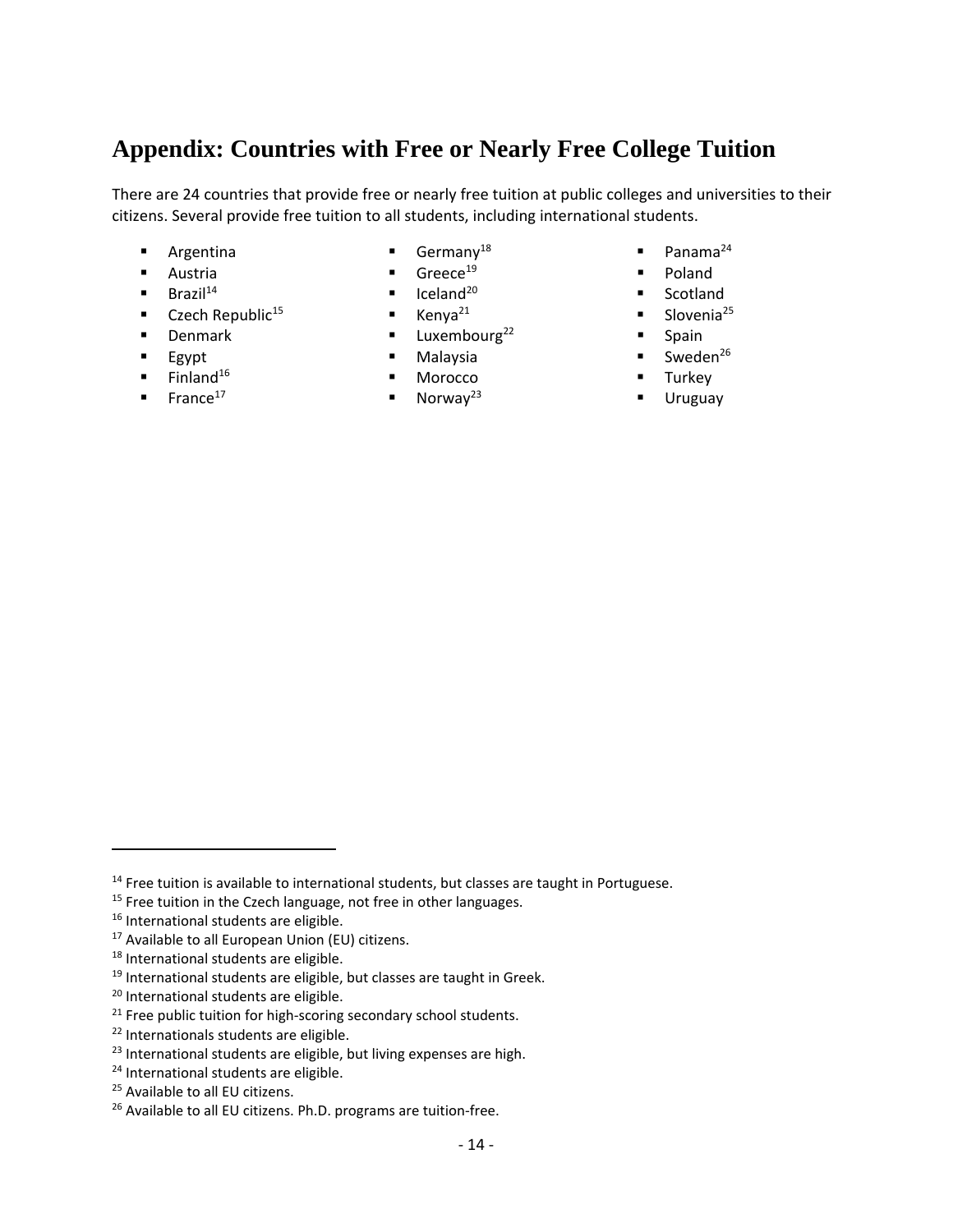### **Appendix: Supporting Data and Analysis**

The following table shows the percentage of college costs at public colleges that would be covered by reallocating all current need‐based aid to all students to only the eligible students at public colleges. It does not include the savings from eliminating education tax benefits. Figures at or above 75% are highlighted in yellow.<sup>27</sup> This paper's proposal appears in red. The data is based on the 2011-12 National Postsecondary Student Aid Study (NPSAS).

| <b>Ratio of All Aid to Public College Costs</b> | $%$ of                    |                           |                                  |
|-------------------------------------------------|---------------------------|---------------------------|----------------------------------|
|                                                 | $%$ of                    | <b>Tuition &amp; Fees</b> | $%$ of                           |
| <b>Eligibility Restrictions</b>                 | <b>Tuition &amp; Fees</b> |                           | and Textbooks Cost of Attendance |
| <b>No Restrictions</b>                          | 78%                       | 64%                       | 23%                              |
| < 250% Poverty Line                             | <b>157%</b>               | <b>125%</b>               | 42%                              |
| Minimum 2.0 GPA                                 | 88%                       | 73%                       | 27%                              |
| Minimum 2.5 GPA                                 | 104%                      | 86%                       | 32%                              |
| Minimum 3.0 GPA                                 | <b>151%</b>               | <b>125%</b>               | 47%                              |
| <b>Minimum Half-Time Enrollment</b>             | 90%                       | 75%                       | 29%                              |
| 2.0 GPA & Half-Time                             | 99%                       | 83%                       | 32%                              |
| 2.5 GPA & Half-Time                             | 117%                      | 98%                       | 38%                              |
| 3.0 GPA & Half-Time                             | <b>172%</b>               | 144%                      | 56%                              |
| 2.0 GPA & Half-Time & < 250% Poverty Line       | 211%                      | <b>170%</b>               | 61%                              |
| 2.5 GPA & Half-Time & < 250% Poverty Line       | 256%                      | 207%                      | 74%                              |
| 3.0 GPA & Half-Time & < 250% Poverty Line       | 389%                      | 315%                      | 112%                             |

The following table shows the college costs at public colleges.

| <b>College Costs at Public Colleges</b>   |                           |                           |                   |
|-------------------------------------------|---------------------------|---------------------------|-------------------|
|                                           |                           | <b>Tuition &amp; Fees</b> | <b>Cost of</b>    |
| <b>Eligibility Restrictions</b>           | <b>Tuition &amp; Fees</b> | and Textbooks             | <b>Attendance</b> |
| <b>No Restrictions</b>                    | \$58,480,965,278          | \$71,314,570,114          | \$194,619,839,405 |
| < 250% Poverty Line                       | \$28,993,143,771          | \$36,530,833,041          | \$107,457,878,683 |
| Minimum 2.0 GPA                           | \$51,895,887,113          | \$62,798,334,794          | \$167,691,306,468 |
| Minimum 2.5 GPA                           | \$43,933,724,513          | \$53,052,064,336          | \$141,234,685,963 |
| Minimum 3.0 GPA                           | \$30,205,157,783          | \$36,505,666,844          | \$97,728,414,061  |
| <b>Minimum Half-Time Enrollment</b>       | \$50,603,533,322          | \$60,962,842,892          | \$159,523,464,627 |
| 2.0 GPA & Half-Time                       | \$45,876,482,322          | \$54,950,451,874          | \$141,560,189,532 |
| 2.5 GPA & Half-Time                       | \$38,865,295,295          | \$46,452,602,735          | \$119,216,904,874 |
| 3.0 GPA & Half-Time                       | \$26,542,159,640          | \$31,711,040,815          | \$81,552,768,260  |
| 2.0 GPA & Half-Time & < 250% Poverty Line | \$21,679,230,231          | \$26,825,179,082          | \$74,801,687,659  |
| 2.5 GPA & Half-Time & < 250% Poverty Line | \$17,800,732,477          | \$22,006,153,299          | \$61,364,576,824  |
| 3.0 GPA & Half-Time & < 250% Poverty Line | \$11,719,662,204          | \$14,499,499,758          | \$40,678,374,814  |

<sup>&</sup>lt;sup>27</sup> The education tax benefits increase funding by about one third, so any figure that is at or above 75% for needbased student aid should be at or above 100% when education tax benefits are included.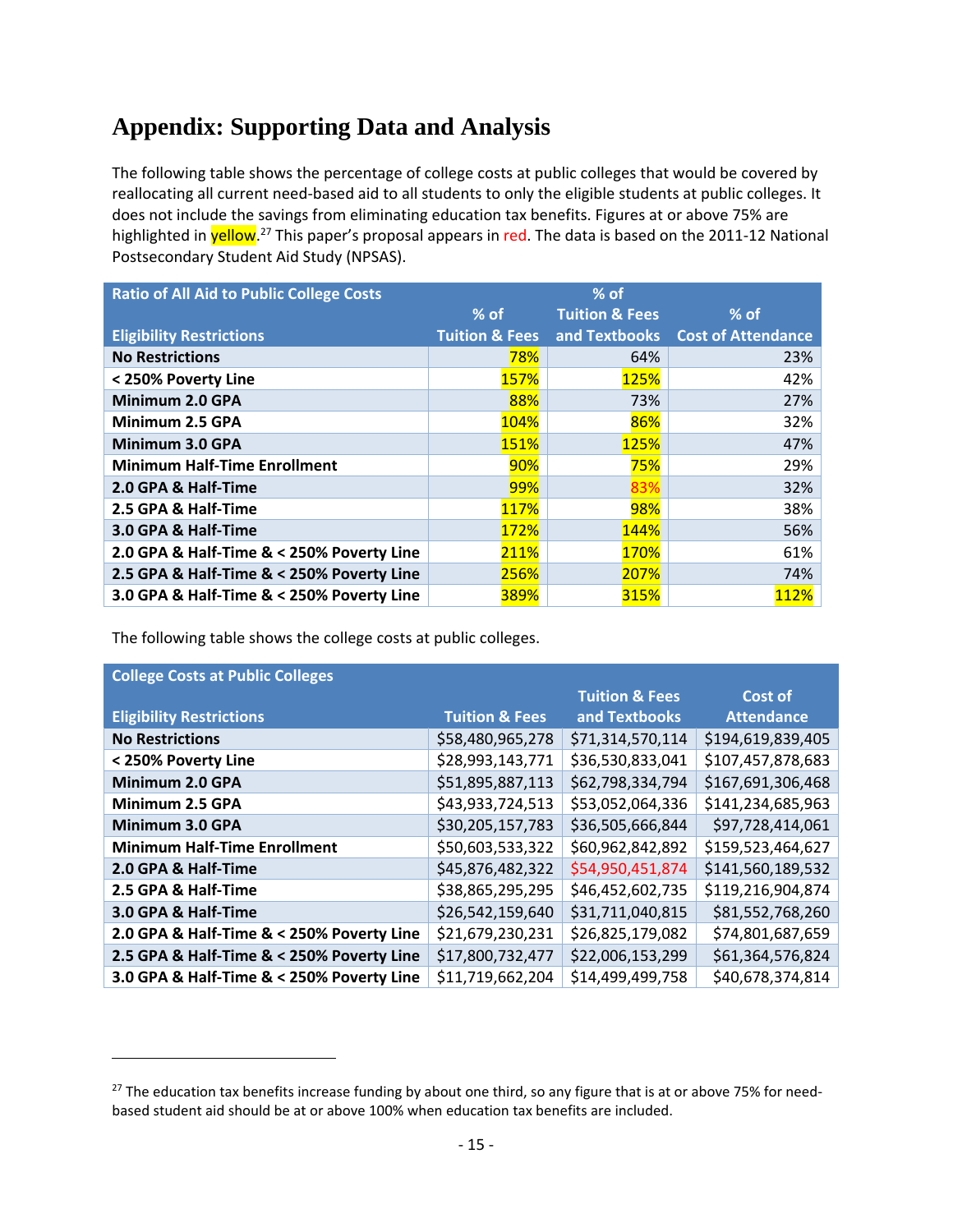The following table shows enrollment totals at public colleges subject to the specified eligibility restrictions.

| <b>Enrollment at Public Colleges</b>      |                         |                              |  |
|-------------------------------------------|-------------------------|------------------------------|--|
| <b>Eligibility Restrictions</b>           | <b>Enrollment Count</b> | <b>Enrollment Percentage</b> |  |
| <b>No Restrictions</b>                    | 15,411,003              | 100%                         |  |
| < 250% Poverty Line                       | 9,072,878               | 59%                          |  |
| Minimum 2.0 GPA                           | 12,507,836              | 81%                          |  |
| Minimum 2.5 GPA                           | 10,434,528              | 68%                          |  |
| Minimum 3.0 GPA                           | 7,288,805               | 47%                          |  |
| <b>Minimum Half-Time Enrollment</b>       | 10,049,466              | 65%                          |  |
| 2.0 GPA & Half-Time                       | 8,595,789               | 56%                          |  |
| 2.5 GPA & Half-Time                       | 7,149,046               | 46%                          |  |
| 3.0 GPA & Half-Time                       | 4,867,772               | 32%                          |  |
| 2.0 GPA & Half-Time & < 250% Poverty Line | 4,896,195               | 32%                          |  |
| 2.5 GPA & Half-Time & < 250% Poverty Line | 3,985,506               | 26%                          |  |
| 3.0 GPA & Half-Time & < 250% Poverty Line | 2,634,905               | 17%                          |  |

The next table assumes eligibility restrictions based on a 2.0 GPA and half‐time enrollment, and evaluates the percentage of college costs that are covered by need‐based aid to corresponding students (as opposed to reallocating all aid).

| <b>Ratio of Need-Based Aid to College Costs</b> | $%$ of                    |                           |                                  |
|-------------------------------------------------|---------------------------|---------------------------|----------------------------------|
| 2.0 GPA and Half-Time Enrollment                | $%$ of                    | <b>Tuition &amp; Fees</b> | $%$ of                           |
| <b>Type of College</b>                          | <b>Tuition &amp; Fees</b> |                           | and Textbooks Cost of Attendance |
| <b>Total</b>                                    | 38%                       | 34%                       | 17%                              |
| <b>Public</b>                                   | 66%                       | 55%                       | 21%                              |
| <b>Public 4-Year</b>                            | 45%                       | 40%                       | 18%                              |
| <b>Public 2-Year</b>                            | 163%                      | 110%                      | 30%                              |
| <b>Private Non-Profit</b>                       | 13%                       | 13%                       | 9%                               |
| <b>Private Non-Profit 4-Year</b>                | 13%                       | 13%                       | 9%                               |
| <b>Private Non-Profit 2-Year</b>                | 29%                       | 28%                       | 15%                              |
| <b>Private For-Profit</b>                       | 41%                       | 38%                       | 21%                              |
| <b>Private For-Profit 4-Year</b>                | 45%                       | 42%                       | 22%                              |
| <b>Private For-Profit 2-Year</b>                | 31%                       | 30%                       | 17%                              |